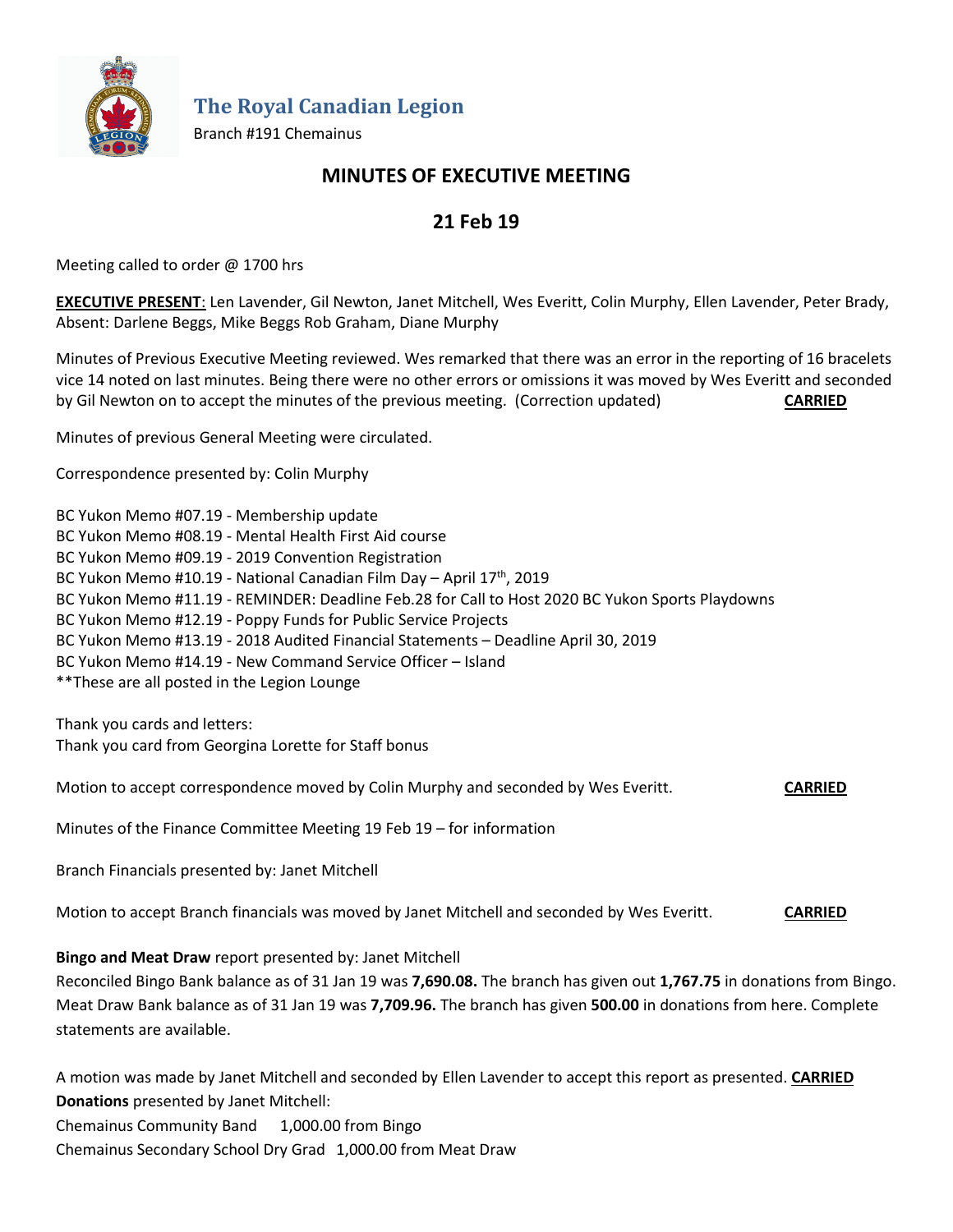A motion was made by Janet Mitchell, seconded by Ellen Lavender that these donations be made to these organizations upon approval of general membership. **CARRIED**

## **COMMITTEE REPORTS**

**Membership** presented by Len Lavender The following new applications are submitted for approval:

| THE TONOWNING TIEW applications are sabil |           |
|-------------------------------------------|-----------|
| Allen Wood                                | Ordinary  |
| George Robson                             | Ordinary  |
| David McCormick                           | Ordinary  |
| James Beaulieu                            | Associate |
|                                           |           |

A motion was made by Colin Murphy to accept these applications for approval at next General Meeting, seconded by Gil Newton. **CARRIED**

**PRO** presented by: Colin Murphy – Nil

**Sick & Visiting** presented by Diane Murphy: Diane will be sending a card on behalf of Legion for the Ray Bullock service in March.

**Youth & Sports** presented by Rob Graham: Nil

**Service Officer** presented by Wes Everitt: Wes announced the new Service Officer for the Island is Rick Sanders. Also still have two scooters available.

**Poppy** presented by Janet Mitchell: Poster and Literary presentations will be on Saturday at 1100 in Legion Hall.

**Bar** presented by Peter Brady: Peter reported that the steak dinner night netted us 391.00 after costs, in all we have approx. 600.00 raised for Wounded Warriors so far.

**House** presented by Gil Newton: Filter screens from kitchen have been cleaned. Plans are to paint the kitchen in near future. Work still going on with the chimney removal. BZ to Keith Palou for all his snow removal efforts around the branch during the storms last week.

**Zone Report** presented by Wes Everitt: Wes reported the highlights of the last Zone Mtg with results of the Zone elections, new Zone Commander is Norm Scott with Ron Weeks as deputy ZC. Our own Janet Mitchell will continue as Zone Treasurer. Next quarterly meeting will be held 5 May 19 at Lake Cowichan Branch #210.

**Honours and Awards** presented by Wes Everitt: Nil Report

**Sgt-at-Arms presented** by Wes Everitt: Colour Party will be required and have responded for Zone Poster and Literary Presentation on 23 Feb @ 1100. There will be a Celebration of Life for Ray Bullock the 23 Mar at Legion Hall and Colour Party will attend.

**Ways and Means** presented by Ellen Lavender: Ellen submitted the following report:

Feb 2, 2019 – Celebration of Life for Gerald Brooks – well over 120 served.

Feb. 20, 2019 – Rotary Exchange student lunch – food cost \$117.00, at \$10.00 a plate for 38 = \$400.00 with GST. Etc. Feb. 23, 2019 – Zone Poster & Literary awards Zone donates \$100.00 for food. Our costs will be around \$40.00 as we have some supplies on hand already.